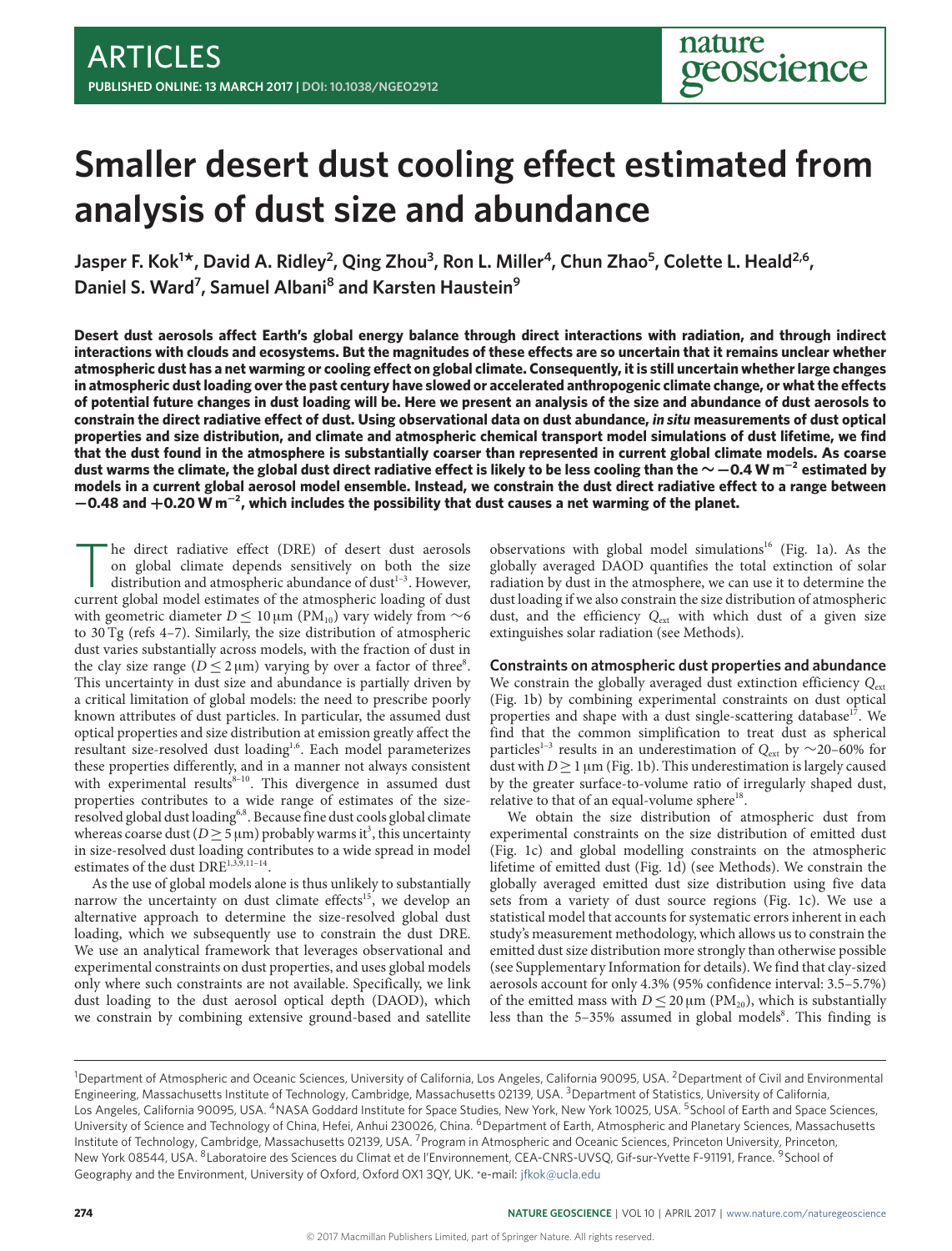<span id="page-1-0"></span>

**Figure 1** | New constraints on dust properties and prevalence. a, Joint observational and modelling constraint on global DAOD<sup>[16](#page-4-2)</sup> (shading denotes 95% confidence interval (CI)), which is more precise than the AeroCom model ensemble<sup>[6](#page-3-5)</sup>. **b**, Joint experimental and modelling constraint on the globally averaged dust extinction efficiency, Q<sub>ext</sub>, showing that 'spherical' dust substantially underestimates Q<sub>ext</sub>. c, Experimental constraint on the globally averaged emitted dust size distribution (normalized to unity when summed over all sizes), obtained by combining five data sets in a statistical model. **d**, Modelling constraint on the globally averaged size-resolved dust lifetime, showing that lifetime decreases roughly exponentially with increasing dust size. For **b**–**d**, dashed lines and shading represent the maximum likelihood estimated (MLE) values and CI (see Methods).

similar to a recent result<sup>[8](#page-3-4)</sup> based on brittle fragmentation theory (black line in Fig. [1c\)](#page-1-0), which is reinforced here by the inclusion of three additional data sets. We constrain the globally averaged size-resolved dust lifetime (Fig. [1d\)](#page-1-0) using simulation results from nine global models, which we again combine using a statistical model (see Supplementary Information). We find that the lifetime of submicron dust is 11 (9–15) days, and that it decreases roughly exponentially with increasing D. This occurs primarily because of the increase of gravitational deposition with particle diameter<sup>[3,](#page-3-1)[19](#page-4-5)</sup>. Despite their small emitted fraction, the long lifetime of clay-sized dust causes those particles to account for 15 (12–21)% of the atmospheric mass load, and their large surface-to-volume ratio and extinction efficiency (Fig. [1b\)](#page-1-0) causes them to account for about half [46 (41-56)%] of the global DAOD (Supplementary Fig. 1).

### **The size-resolved global loading of desert dust**

We obtain the normalized globally averaged dust size distribution (Fig. [2a\)](#page-2-0) by combining our constraints on the emitted dust size distribution and lifetime (see Methods). We find that dust in current global models is too fine (Fig. [2b\)](#page-2-0), which is consistent with recent observations<sup>[1](#page-3-0)[,19](#page-4-5)</sup> and was previously suggested using brittle fragmentation theory<sup>[8](#page-3-4)</sup>.

We combine the constraints on the atmospheric size distribution (Fig. [2a\)](#page-2-0) with those on the DAOD (Fig. [1a\)](#page-1-0) and the extinction efficiency (Fig. [1b\)](#page-1-0) to obtain the global  $PM_{10}$  dust emission rate  $F_{\text{emit}}$  and loading  $L_{\text{atm}}$  (see Methods). We find that  $F_{\text{emit}} = 1.7$  (1.0–2.7)  $\times$ 10<sup>3</sup> Tg yr<sup>-1</sup> and L<sub>atm</sub> = 20 (13-29) Tg (Fig. [3\)](#page-2-1). The global emission rate and loading of PM<sub>20</sub> dust are 3.0 (1.7–4.9) ×10<sup>3</sup> Tg yr<sup>-1</sup> and 23 (14–33) Tg, respectively (Supplementary Fig. 1). As results from the AeroCom ensemble indicate that the atmospheric loading of non-dust aerosols is around 10 Tg (ref. [5\)](#page-3-9), we conclude that desert dust probably dominates global aerosol by mass. Most of the Aero-Com models, as well as the median model, simulate a dust emission rate and loading below our central estimates<sup>[6](#page-3-5)</sup> (Fig. [3\)](#page-2-1), predominantly because of an underestimation of coarse dust  $(D>5 \mu m)$ ; Fig. [2b](#page-2-0) and Supplementary Fig. 2).

Because global models need to assume specific values for dust attributes, their results can be biased if the assigned values are not consistent with experimental results. In particular, inconsistent values for dust optical properties and the emitted particle size distribution generate biases in the size-resolved atmospheric dust loading<sup>[1](#page-3-0)[,6,](#page-3-5)[20](#page-4-6)</sup>, and thus in the simulated dust effects on climate<sup>[1,](#page-3-0)[3,](#page-3-1)[8](#page-3-4)</sup>. Current models assume an emitted dust size distribution that is much finer than measurements indicate (Supplementary Fig. 2), which results in a substantial bias toward fine dust in the atmosphere (Fig. [2\)](#page-2-0). As fine dust mostly scatters, whereas coarse dust also absorbs solar radiation, this fine-size bias probably contributes to the underestimation of aerosol absorption in models<sup>[21](#page-4-7)</sup>.

A second bias in models results from the assumption that dust is spherical<sup>1-[3](#page-3-1)[,22](#page-4-8)[,23](#page-4-9)</sup>. This is problematic because simplifying the highly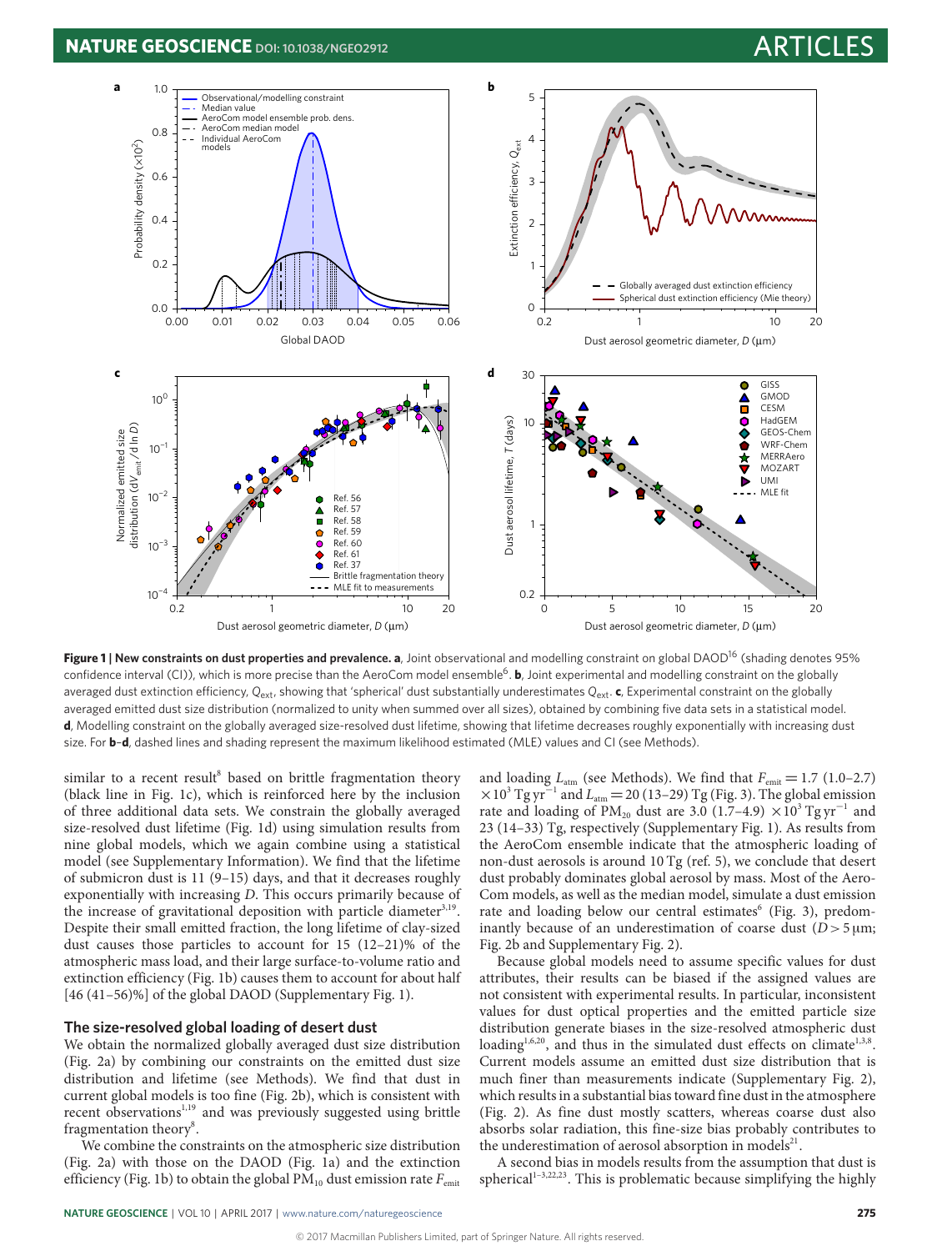# **ARTURE GEOSCIENCE** DOI: [10.1038/NGEO2912](http://dx.doi.org/10.1038/ngeo2912)

<span id="page-2-0"></span>

Dust aerosol geometric diameter, *D* (µm)

**Figure 2 | Size-resolved global loading of desert dust aerosols. a**, The globally averaged normalized volume distribution (shading represents 95% CI) peaks at a coarser size than in current global models in the AeroCom ensemble<sup>[6](#page-3-5)</sup> (coloured lines). **b,c**, Constraints on the size-resolved atmospheric dust mass (**b**) and the DAOD size distribution (**c**) indicate that current global models contain too much fine dust and not enough coarse dust. In contrast to the volume distribution in **a**, the mass distribution in **b** is not normalized, such that its integral over size equals the global dust load.

<span id="page-2-1"></span>![](_page_2_Figure_5.jpeg)

**Figure 3 | Global emission rate and atmospheric loading of desert dust aerosols. a**,**b**, Probability densities of the global dust emission rate (**a**) and atmospheric dust loading (b) (blue lines with shaded CI) indicate that some global models in the AeroCom ensemble<sup>[6](#page-3-5)</sup> underestimate dust emission and loading.

aspherical dust particles<sup>[24](#page-4-10)</sup> leads to a substantial underestimation of the extinction efficiency (Fig. [1b\)](#page-1-0). For the atmospheric dust size distribution obtained here (Fig. [2a\)](#page-2-0), the assumption of spherical dust results in an underestimation of the extinction produced by a unit mass of dust loading of 29 (24–34)%, which is consis-tent with recent results from deposited dust in ice cores<sup>[25](#page-4-11)</sup>. This

substantial bias is masked by excessive fine dust in models, which increases the extinction produced by a unit mass of dust (see Fig. [1d](#page-1-0) and Supplementary Fig. 1). Global models furthermore slightly underestimate the global DAOD<sup>[16](#page-4-2)</sup> (Fig. [1a\)](#page-1-0). The net result of these three biases is a slight underestimation of global dust loading (Fig. [3\)](#page-2-1).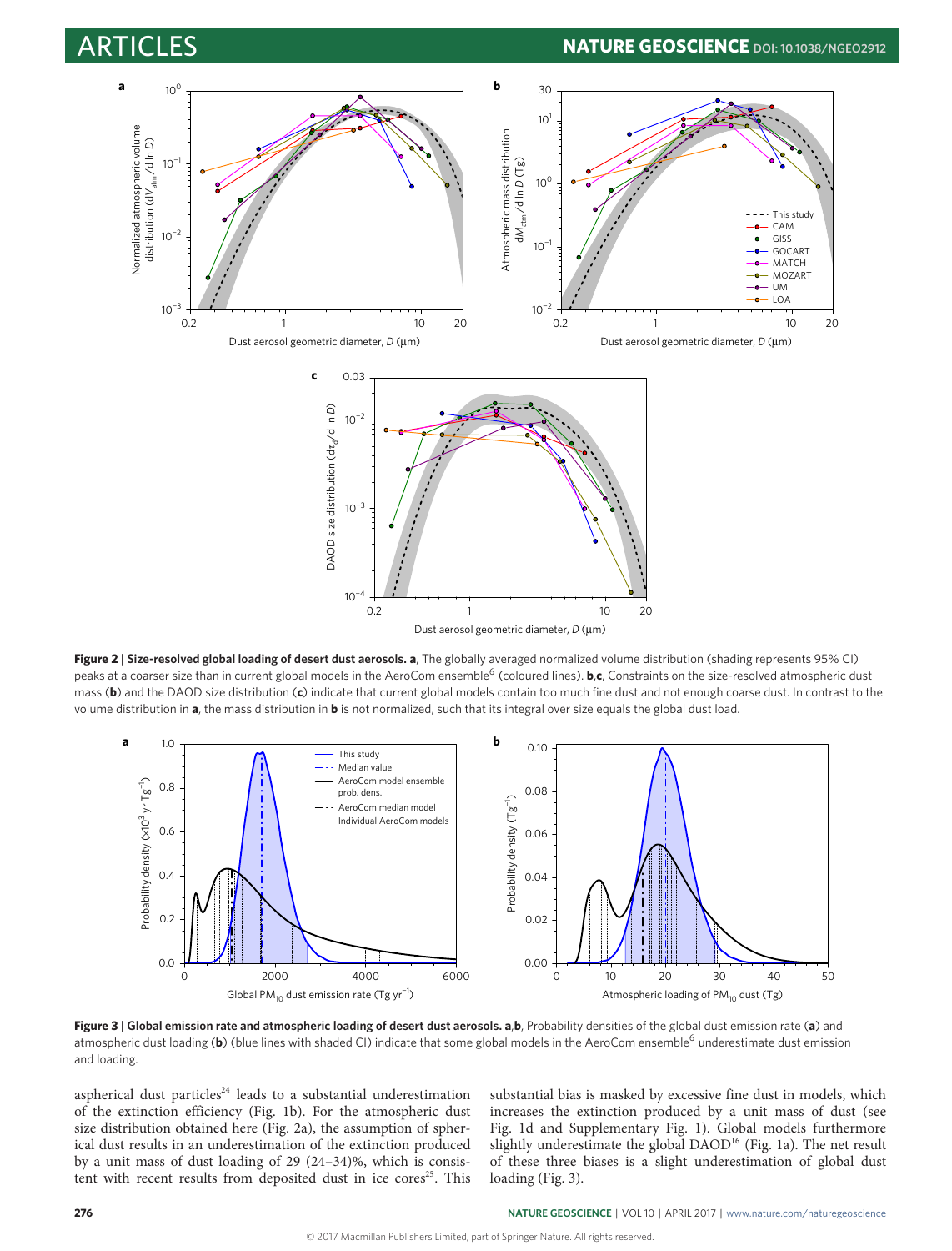<span id="page-3-11"></span>![](_page_3_Figure_2.jpeg)

**Figure 4** | Constraints on the global direct radiative effect (DRE) of PM<sub>20</sub> **dust.** The fine-size bias in current AeroCom models<sup>[3,](#page-3-1)[9](#page-3-7)[,30](#page-4-12)[,31](#page-4-13)</sup> causes an overestimation of SW cooling and underestimation of LW warming (hatched bars). We correct these biases using our constraints on the global size-resolved dust load (Fig. [2b\)](#page-2-0) and extinction efficiency (Fig. [1b\)](#page-1-0), resulting in a more positive (warming) DRE at the top-of-atmosphere. Error bars denote 95% CI.

### **Constraints on the dust direct radiative effect**

A crucial advantage of our analytical framework is that it is subject to fewer of these biases, because it integrates observational and experimental constraints. Despite important limitations of our approach (see Methods), we consider our constraints on the size-resolved global dust emission rate and loading (Figs [2](#page-2-0) and [3\)](#page-2-1) to be more accu-rate and robust than constraints derived from model ensembles<sup>4-[7](#page-3-3)</sup>. As such, our constraints on the size-resolved dust loading can better inform dust effects on climate through interactions with ecosys-tems<sup>[26,](#page-4-14)[27](#page-4-15)</sup>, clouds<sup>[28](#page-4-16)[,29](#page-4-17)</sup>, and radiation. The dust  $\text{DRE}^{2,3}$  $\text{DRE}^{2,3}$  $\text{DRE}^{2,3}$  $\text{DRE}^{2,3}$  is particularly sensitive to the atmospheric dust size distribution, as fine dust cools global climate by scattering solar radiation, whereas coarse dust  $(D \geq 5 \,\mu\text{m})$  probably warms by absorbing both solar and thermal radiation<sup>[3](#page-3-1)</sup> (Supplementary Fig. 3). Consequently, our finding that atmospheric dust is coarser than represented in the current ensem-ble of global models<sup>[6](#page-3-5)</sup> implies that dust DRE is more positive than the  $-0.30$  $-0.30$  to  $-0.60$  W m<sup>-2</sup> estimated by AeroCom models<sup>[3,](#page-3-1)[9,](#page-3-7)30[,31](#page-4-13)</sup>.

We determine the DRE of  $PM_{20}$  dust by combining results on the size-resolved extinction of shortwave (SW) radiation (Fig. [2c\)](#page-2-0) with an ensemble of model simulations of the efficiency with which a unit of extinction is converted to DRE (Supplementary Fig. 3 and Methods). Using the size-resolved dust loading obtained by AeroCom models yields a DRE at top-of-atmosphere (TOA) of  $-0.46$  ( $-0.78$  to  $-0.03$ ) W m<sup>-2</sup>, which is consistent with estimates by individual AeroCom models<sup>[3](#page-3-1)[,9](#page-3-7)[,30,](#page-4-12)[31](#page-4-13)</sup> (Fig. [4\)](#page-3-11). In contrast, using our constraints on the size-resolved dust loading yields a DRE of  $-0.20$  ( $-0.48$  to  $+0.20$ ) W m<sup>-2</sup> (Fig. [4\)](#page-3-11), which is consistent with recent work<sup>[13](#page-3-12)[,14](#page-4-0)</sup> that used an emitted size distribution similar to our experimental constraints (Fig. [1c\)](#page-1-0). This represents a reduction of the most likely DRE by approximately a factor of two, and a 25% chance that the global DRE is actually positive.

Three different factors contribute to our result that the dust DRE is substantially more positive (warming) than accounted for by current AeroCom models<sup>[6](#page-3-5)</sup>. First, correcting the fine-size bias in models reduces SW cooling by  $\sim$ 0.15 W m<sup>-2</sup>, both because fine dust predominantly scatters whereas coarse dust also absorbs, and because the short lifetime of coarse dust concentrates these particles over bright deserts, which reduces the cooling effect of scattering and enhances the warming effect of SW absorption. Second, the increase in coarse dust increases the warming arising from longwave (LW) interactions by ∼0.10 W m<sup>−</sup><sup>2</sup> (Fig. [4\)](#page-3-11). Finally, very coarse dust  $(D > 10 \,\mu\text{m})$  produces a positive DRE of  $+0.03$  ( $+0.01$  to  $+0.06$ ) W m<sup>-2</sup>, which is neglected by about half the AeroCom models<sup>[6](#page-3-5)</sup>.

Although our results indicate that the global dust DRE is substantially more positive than represented in current models (Fig. [4\)](#page-3-11), the effects of the fine-size bias in current models are region-specific. This spatial variability in the dust DRE is primarily driven by regional differences in surface albedo and prevalence of clouds, and by the size-dependent dust lifetimes (Fig. [1d\)](#page-1-0). Close to source regions, the coarse particles missing from current models produce additional warming (Supplementary Fig. 4), especially over highly reflective arid regions. Further from source regions, much of this missing coarse dust has been deposited (Fig. [1d](#page-1-0) and refs [19,](#page-4-5)[32\)](#page-4-18). However, the excess of fine dust in current models (Fig. [2b\)](#page-2-0) causes an overestimation of dust cooling far from source regions (Supplementary Fig. 4), particularly over low-reflectivity regions, such as oceans and forests. Our results thus imply a more positive dust DRE, both close to and far from source regions.

Our results suggest that dust cools the climate system substantially less than represented in current models, and raise the possibility that dust is actually net warming the planet. This has important implications for the role of changes in dust loading in past and future climate changes. Past increases in dust loading<sup>[11,](#page-3-8)[33](#page-4-19)[,34](#page-4-20)</sup> have probably slowed anthropogenic greenhouse warming less than current models suggest<sup>[11,](#page-3-8)[34](#page-4-20)</sup>, and might even have accelerated it. This is consistent with recent insights that aerosol radiative forcing might be less cooling than previously thought<sup>[15](#page-4-1)</sup>. Similarly, anthropogenic dust emissions, which are estimated to account for about a quarter of total dust emissions<sup>[35](#page-4-21)</sup>, might enhance, rather than oppose<sup>[7](#page-3-3)</sup>, global warming. Our results further suggest that possible future increases in dust loading might dampen global climate change less than current models estimate<sup>[36](#page-4-22)</sup>, and might even enhance it.

### **Methods**

Methods, including statements of data availability and any associated accession codes and references, are available in the [online version of this paper.](http://dx.doi.org/10.1038/ngeo2912)

Received 22 December 2016; accepted 8 February 2017; published online 13 March 2017

#### **References**

- <span id="page-3-0"></span>1. Mahowald, N. et al. The size distribution of desert dust aerosols and its impact on the Earth system. Aeolian Res. **15,** 53–71 (2014).
- <span id="page-3-10"></span>2. Tegen, I. & Lacis, A. A. Modeling of particle size distribution and its influence on the radiative properties of mineral dust aerosol. J. Geophys. Res. **101,** 19237–19244 (1996).
- <span id="page-3-1"></span>3. Miller, R. L. et al. Mineral dust aerosols in the NASA goddard institute for Space Sciences ModelE atmospheric general circulation model. J. Geophys. Res. **111,** D06208 (2006).
- <span id="page-3-2"></span>4. Zender, C. S., Miller, R. L. & Tegen, I. Quantifying mineral dust mass budgets: terminology, constraints, and current estimates. Eos **85,** 509–512 (2004).
- <span id="page-3-9"></span>5. Textor, C. et al. Analysis and quantification of the diversities of aerosol life cycles within AeroCom. Atmos. Chem. Phys. **6,** 1777–1813 (2006).
- <span id="page-3-5"></span>Huneeus, N. et al. Global dust model intercomparison in AeroCom phase I. Atmos. Chem. Phys. **11,** 7781–7816 (2011).
- <span id="page-3-3"></span>Boucher, O. et al. Climate Change 2013: The Physical Science Basis (ed. Stocker, T. F.) 571–658 (IPCC, Cambridge Univ. Press, 2013).
- <span id="page-3-4"></span>Kok, J. F. A scaling theory for the size distribution of emitted dust aerosols suggests climate models underestimate the size of the global dust cycle. Proc. Natl Acad. Sci. USA **108,** 1016–1021 (2011).
- <span id="page-3-7"></span>9. Balkanski, Y., Schulz, M., Claquin, T. & Guibert, S. Reevaluation of Mineral aerosol radiative forcings suggests a better agreement with satellite and AERONET data. Atmos. Chem. Phys. **7,** 81–95 (2007).
- <span id="page-3-6"></span>10. Evan, A. T., Flamant, C., Fiedler, S. & Doherty, O. An analysis of aeolian dust in climate models. Geophys. Res. Lett. **41,** 5996–6001 (2014).
- <span id="page-3-8"></span>11. Mahowald, N. M. et al. Observed 20th century desert dust variability: impact on climate and biogeochemistry. Atmos. Chem. Phys. **10,** 10875–10893 (2010).
- 12. Heald, C. L. et al. Contrasting the direct radiative effect and direct radiative forcing of aerosols. Atmos. Chem. Phys. **14,** 5513–5527 (2014).
- <span id="page-3-12"></span>13. Scanza, R. et al. Modeling dust as component minerals in the Community Atmosphere Model: development of framework and impact on radiative forcing. Atmos. Chem. Phys. **15,** 537–561 (2015).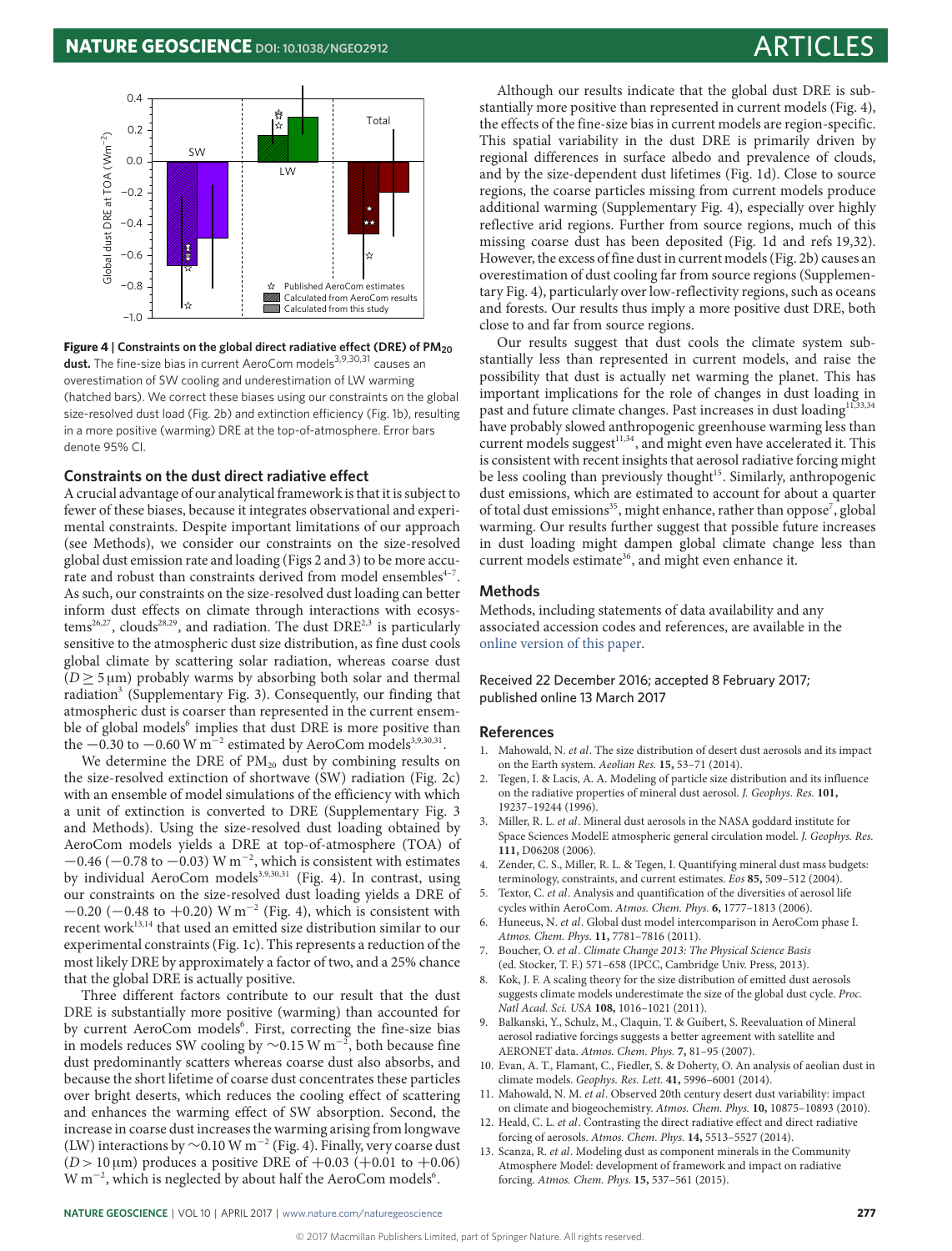# ARTICLES **NATURE GEOSCIENCE DOI: [10.1038/NGEO2912](http://dx.doi.org/10.1038/ngeo2912)**

- <span id="page-4-0"></span>14. Albani, S. et al. Improved dust representation in the Community Atmosphere Model. J. Adv. Model. Earth Sy. **6,** 541–570 (2014).
- <span id="page-4-1"></span>15. Stevens, B. Rethinking the lower bound on aerosol radiative forcing. J. Clim. **28,** 4794–4819 (2015).
- <span id="page-4-2"></span>16. Ridley, D. A., Heald, C. L., Kok, J. F. & Zhao, C. An observationally-constrained estimate of global dust aerosol optical depth. Atmos. Chem. Phys. **16,** 15097–15117 (2016).
- <span id="page-4-3"></span>17. Meng, Z. K. et al. Single-scattering properties of tri-axial ellipsoidal mineral dust aerosols: a database for application to radiative transfer calculations. J. Aerosol Sci. **41,** 501–512 (2010).
- <span id="page-4-4"></span>18. Kalashnikova, O. V. & Sokolik, I. N. Modeling the radiative properties of nonspherical soil-derived mineral aerosols. J. Quant. Spectrosc. Radiat. Transfer **87,** 137–166 (2004).
- <span id="page-4-5"></span>19. Van der Does, M., Korte, L. F., Munday, C. I., Brummer, G.-J. & Stuut, J.-B. W. Particle size traces modern Saharan dust transport and deposition across the equatorial North Atlantic. Atmos. Chem. Phys. **16,** 13697–13710 (2016).
- <span id="page-4-6"></span>20. Cakmur, R. V. et al. Constraining the magnitude of the global dust cycle by minimizing the difference between a model and observations. J. Geophys. Res. **111,** D06207 (2006).
- <span id="page-4-7"></span>21. Lacagnina, C. et al. Aerosol single-scattering albedo over the global oceans: comparing PARASOL retrievals with AERONET, OMI, and AeroCom models estimates. J. Geophys. Res. **120,** 9814–9836 (2015).
- <span id="page-4-8"></span>22. Ginoux, P. et al. Sources and distributions of dust aerosols simulated with the GOCART model. J. Geophys. Res. **106,** 20255–20273 (2001).
- <span id="page-4-9"></span>23. Zender, C. S., Bian, H. S. & Newman, D. Mineral Dust Entrainment and Deposition (DEAD) model: description and 1990s dust climatology. J. Geophys. Res. **108,** 4416 (2003).
- <span id="page-4-10"></span>24. Okada, K., Heintzenberg, J., Kai, K. J. & Qin, Y. Shape of atmospheric mineral particles collected in three Chinese arid-regions. Geophys. Res. Lett. **28,** 3123–3126 (2001).
- <span id="page-4-11"></span>25. Potenza, M. A. C. et al. Shape and size constraints on dust optical properties from the Dome C ice core, Antarctica. Sci. Rep. **6,** 28162 (2016).
- <span id="page-4-14"></span>26. Jickells, T. D. et al. Global iron connections between desert dust, ocean biogeochemistry, and climate. Science **308,** 67–71 (2005).
- <span id="page-4-15"></span>27. Mahowald, N. Aerosol indirect effect on biogeochemical cycles and climate. Science **334,** 794–796 (2011).
- <span id="page-4-16"></span>DeMott, P. J. et al. Predicting global atmospheric ice nuclei distributions and their impacts on climate. Proc. Natl Acad. Sci. USA **107,** 11217–11222 (2010).
- <span id="page-4-17"></span>29. Tan, I., Storelvmo, T. & Zelinka, M. D. Observational constraints on mixed-phase clouds imply higher climate sensitivity. Science **352,** 224–227 (2016).
- <span id="page-4-12"></span>30. Mahowald, N. M. et al. Climate response and radiative forcing from mineral aerosols during the last glacial maximum, pre-industrial, current and doubled-carbon dioxide climates. Geophys. Res. Lett. **33,** L20705 (2006).
- <span id="page-4-13"></span>31. Forster, P. et al. in Climate Change 2007: The Physical Science Basis (eds Solomon, S. et al.) 129–234 (IPCC, Cambridge Univ. Press, 2007).
- <span id="page-4-18"></span>32. Ryder, C. L., Highwood, E. J., Lai, T. M., Sodeman, H. & Masham, J. H. Impact of atmospheric transport on the evolution of microphysical and optical properties of Saharan dust. Geophys. Res. Lett. **40,** 2433–2438 (2013).
- <span id="page-4-19"></span>33. Evan, A. T., Flamant, C., Gaetani, M. & Guichard, F. The past, present and future of African dust. Nature **531,** 493–495 (2016).
- <span id="page-4-20"></span>34. Stanelle, T., Bey, I., Raddatz, T., Reick, C. & Tegen, I. Anthropogenically induced changes in twentieth century mineral dust burden and the associated impact on radiative forcing. J. Geophys. Res. **119,** 13526–13546 (2014).
- <span id="page-4-21"></span>35. Ginoux, P., Prospero, J. M., Gill, T. E., Hsu, N. C. & Zhao, M. Global-scale attribution of anthropogenic and natural dust sources and their emission rates based on MODIS Deep Blue aerosol products. Rev. Geophys. **50,** RG3005 (2012).
- <span id="page-4-22"></span>36. Allen, R. J., Landuyt, W. & SRumbold, S. T. An increase in aerosol burden and radiative effects in a warmer world. Nat. Clim. Change **6,** 269–274 (2016).
- <span id="page-4-23"></span>37. Rosenberg, P. D. et al. Quantifying particle size and turbulent scale dependence of dust flux in the Sahara using aircraft measurements. J. Geophys. Res. **119,** 7577–7598 (2014).

### **Acknowledgements**

We thank V. Bouchard, B. Yi, K.-N. Liou, P. Yang, A. Tripati, D. Neelin, J. Bortnik, R. Martin, K. Ledger, A. Evan, S. Shaked and R. Kahn for helpful comments and discussions, and thank P. Rosenberg for providing the data from ref. [37.](#page-4-23) We acknowledge support from National Science Foundation (NSF) grant 1552519 (J.F.K.), NASA grants NN14AP38G (D.A.R. and C.L.H.) and NNG14HH42I (R.L.M.), and from the US Department of Energy as part of the Regional & Global Climate Modeling program (C.Z.).

### **Author contributions**

J.F.K. conceived the project, designed the study, performed the analysis, and wrote the paper. D.A.R., C.Z., C.L.H., R.L.M., D.S.W., S.A. and K.H. contributed global model simulations. Q.Z. assisted with designing the statistical model to constrain dust properties from different data sets. All authors discussed the results and commented on the manuscript.

### **Additional information**

Supplementary information is available in the [online version of the paper.](http://dx.doi.org/10.1038/ngeo2912) Reprints and permissions information is available online at [www.nature.com/reprints.](http://www.nature.com/reprints) Publisher's note: Springer Nature remains neutral with regard to jurisdictional claims in published maps and institutional affiliations. Correspondence and requests for materials should be addressed to J.F.K.

### **Competing financial interests**

The authors declare no competing financial interests.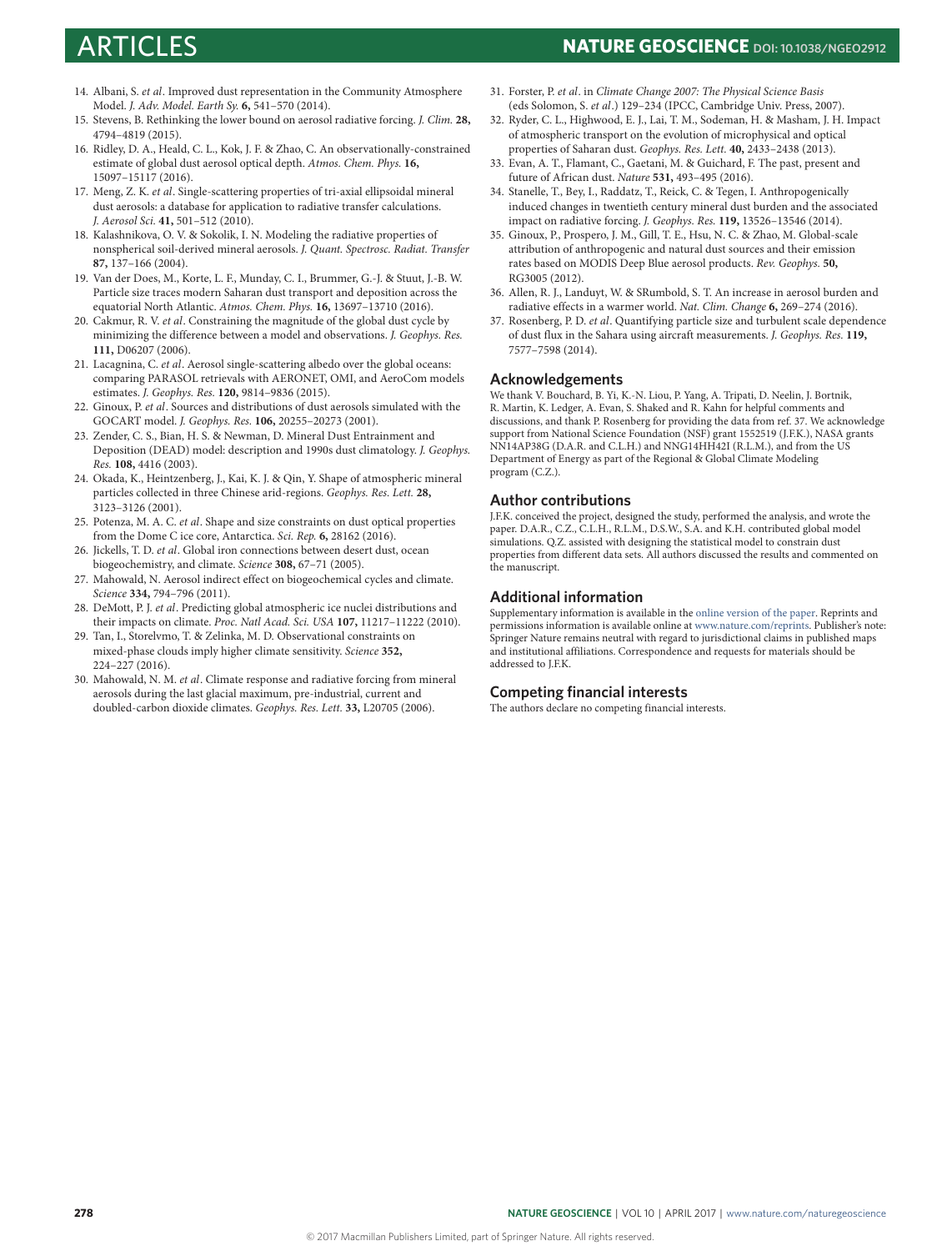#### **Methods**

**Analytical framework for constraining the size-resolved atmospheric dust loading.** Past constraints on the global dust loading and the resulting dust radiative effects have been obtained mostly from ensembles of global model simulations $4-6$  $4-6$ . To simulate dust loading, these models must represent nonlinear small-scale processes, such as dust emission and deposition<sup>[38](#page-6-0)</sup>, which are not resolved within large-scale climate models. These small-scale processes are thus heavily parameterized<sup>[22](#page-4-8)[,23,](#page-4-9)[39](#page-6-1)</sup>, introducing uncertainty in the simulated dust loading. In addition, model results can contain biases that arise from inconsistencies of assumed dust properties with respect to experimental and observational constraints<sup>[8](#page-3-4)[,9](#page-3-7)</sup>.

To overcome these limitations of global model ensembles, we have developed an analytical framework that constrains the global dust loading and its direct radiative effect using observational and experimental constraints, where available, to replace modelling results. Further, our framework directly links the global dust loading to a strong observational constraint on the magnitude of the global dust cycle: satellite measurements of the aerosol optical depth, which can be partitioned between that arising from dust and from other aerosols<sup>[16,](#page-4-2)[20](#page-4-6)</sup>. The dust aerosol optical depth (DAOD), which quantifies the extinction of solar radiation by dust, is constrained globally by years of retrievals from multiple satellites that have been calibrated against accurate ground-based measurements<sup>[40](#page-6-2)</sup>. The global atmospheric loading of  $PM_{10}$  dust ( $L_{atm}$ ) can thus be expressed as:

<span id="page-5-0"></span>
$$
L_{\text{atm}} = A_{\text{Earth}} \frac{\tau_d}{\varepsilon_{\tau}} \tag{1}
$$

where  $A_{\text{\tiny Earth}}$  is the area of the Earth,  $\tau_\text{\tiny d}$  is the globally averaged DAOD at 550 nm wavelength, and  $\varepsilon_{\rm r}$   $({\rm m^2~kg^{-1}})$  is the mass extinction efficiency. We use the results of Ridley et al.<sup>[16](#page-4-2)</sup>, who combined satellite measurements, ground-based measurements, and global transport model simulations to constrain the global DAOD to  $\tau_d = 0.030$  (0.020-0.040) (Fig. [1a\)](#page-1-0).

The globally averaged mass extinction efficiency  $\varepsilon_{\tau}$  equals the summed projected surface area of a unit mass of dust loading, multiplied by the globally averaged efficiency with which a unit projected dust surface area extinguishes radiation. Because these factors depend on the dust geometric diameter D (that is, the diameter of a sphere with the same volume as the irregular dust particle), the contribution of each dust particle size to  $\varepsilon$ <sub>τ</sub> must be weighted by the globally averaged volume size distribution of atmospheric dust,  $(dV<sub>atm</sub>/dD)$ , which is normalized (that is, integrating over D yields unity). That is:

<span id="page-5-1"></span>
$$
\varepsilon_{\tau} = \int_0^{D_{\text{max}}} \frac{dV_{\text{atm}}}{dD} \frac{A(D)}{M(D)} Q_{\text{ext}}(D) \, dD \tag{2}
$$

where  $A(D)/M(D)=3/2\rho_dD$  is a spherical particle's projected surface area per unit mass,  $\rho_{\rm d}$  = (2.5  $\pm$  0.2) × 10<sup>3</sup> kg m<sup>−3</sup> is the density of dust aerosols (see Supplementary Information), and  $D_{\text{max}} = 20 \,\mu\text{m}$  is the diameter above which the contribution to the global DAOD can be neglected, as justified by our results (Supplementary Fig. 1). We further define the globally averaged extinction efficiency  $Q_{\textrm{ext}}(D)$  as the extinction cross-section normalized by  $\pi D^2/4,$  the projected area of a sphere with diameter D. As an irregular dust particle has more surface area than a spherical particle with the same volume, it will generally have a larger extinction efficiency<sup>[18](#page-4-4)</sup> .

The globally averaged size distribution of atmospheric dust,  $(dV_{atm}/dD)$ , is determined by three factors: the normalized volume size distribution at emission  $(dV<sub>emit</sub>/dD)$ , the globally averaged size-resolved dust lifetime (T(D)), and any changes in the size of dust particles during transport due to chemical processing and aggregation with other aerosols, which is probably insignificant for African dust<sup>[41](#page-6-3)[,42](#page-6-4)</sup> but might play a role for Asian dust<sup>[43](#page-6-5)</sup>. Such changes in dust size during transport are neglected in many models due to a lack of mechanistic understanding<sup>[3,](#page-3-1)[11](#page-3-8)[,22,](#page-4-8)[44](#page-6-6)</sup>. By similarly neglecting this process, we obtain:

$$
\frac{dV_{\text{atm}}}{dD} = \frac{dV_{\text{emit}}}{dD} \frac{T(D)}{\overline{T}}
$$
\n(3)

where the mass-weighted average dust lifetime  $\bar{T}$  is given by:

$$
\overline{T} = \int_{0}^{D_{\text{max}}} \frac{dV_{\text{emit}}}{dD} T(D) \, dD \tag{4}
$$

where we have used the fact that both the atmospheric and emitted volume size distributions are normalized; note that  $\bar{T}$  is also equal to  $L_{\text{atm}}/F_{\text{emit}}$ , where  $F_{\text{emit}}$  is the global dust emission rate. The above equations yield  $\varepsilon$ <sub>τ</sub> = 0.67 (0.55–0.84)  $m^2$   $g^{-1}$  for PM<sub>20</sub> dust, which is consistent with results from the AeroCom global model ensemble<sup>[6](#page-3-5)</sup>. We use  $\varepsilon_{\tau}$  to obtain the size-resolved global dust emission rate and loading (Figs [2](#page-2-0) and [3\)](#page-2-1).

We use these constraints on the size-resolved dust loading to similarly constrain the dust direct radiative effect,  $\zeta$ . As  $\zeta$  is generated by extinction of radiation by

dust, it can be expressed as the product of the dust optical depth and the radiative effect produced per unit of optical depth<sup>[15](#page-4-1)</sup>:

<span id="page-5-2"></span>
$$
\zeta = \int_0^{D_{\text{max}}} \frac{d\tau_d}{dD} \Omega(D) \, dD = \frac{L_{\text{atm}}}{A_{\text{Earth}}} \int_0^{D_{\text{max}}} \frac{dV_{\text{atm}}}{dD} \frac{A(D)}{M(D)} Q_{\text{ext}}(D) \Omega(D) \, dD \tag{5}
$$

where we used equation [\(1\)](#page-5-0) and [\(2\)](#page-5-1) to write  $(d\tau_d/dD)$  in terms of the dust size distribution and extinction efficiency. The radiative effect efficiency  $\Omega(D)$  is the all-sky DRE that dust of diameter D produces per unit DAOD. It depends on numerous properties of the Earth system, including the spatial and temporal variability of dust, the surface albedo, the vertical temperature profile, the distribution of radiatively active species such as clouds and greenhouse gases, and the asymmetry parameter and single-scattering albedo of dust. The value of  $\Omega$  (D) is thus not readily amenable to an analytical treatment, such that we use results from four global model simulations to estimate  $\Omega(D)$  (see Supplementary Fig. 3) and Supplementary Text).

We used a procedure similar to equation [\(5\)](#page-5-2) to calculate the dust DRE that results from the atmospheric dust size distributions in AeroCom models (coloured lines in Fig. [2b\)](#page-2-0), for which we obtained the global extinction of atmospheric radiation as a function of dust size by combining the AeroCom dust size distributions (Fig. [2b\)](#page-2-0) with the Mie theory extinction efficiency (brown line in Fig. [1b\)](#page-1-0) assumed in AeroCom models<sup>[1](#page-3-0)-3,[22,](#page-4-8)[23](#page-4-9)</sup> (see Supplementary Information for additional details).

Our analytical framework has important limitations. First, our results rely on the constraint on global DAOD from ref. [16](#page-4-2) (Fig. [1a\)](#page-1-0), which is consistent with both AeroCom model simulations<sup>[6](#page-3-5)</sup> and with the MERRA Aerosol Reanalysis product<sup>[16](#page-4-2)</sup>. Nonetheless, the analysis in ref. [16](#page-4-2) is subject to various possible biases, including due to the cloud-screening algorithm<sup>[45](#page-6-7)</sup>, due to the separation of dust optical depth from that of all other aerosols, due to the remotely sensed optical depth retrieval algorithm for aspherical particles<sup>[46](#page-6-8)</sup>, and due to systematic differences between remotely sensed clear-sky aerosol optical depth and all-sky optical depth. The uncertainties due to many, but not all, of these biases were quantified in ref. [16,](#page-4-2) and have been propagated into the results presented here. Second, as is the case in many global models<sup>[3,](#page-3-1)[11](#page-3-8)</sup>, our analytical approach to constraining the size-resolved dust loading cannot explicitly account for changes in optical properties and size distribution during transport due to chemical processing, internal mixing with other aerosols, and absorption of water vapour<sup>[44,](#page-6-6)[47](#page-6-9)</sup>. However, our methodology does implicitly account for some of the effects of internal mixing because the globally averaged dust extinction properties are based on both fresh and aged dust from a range of source regions (see Supplementary Information). Third, our constraint on the dust extinction efficiency uses numerical modelling results in which dust is represented as an ensemble of tri-axial ellipsoids<sup>[17](#page-4-3)</sup>. This shape is an imperfect representation of the highly heterogeneous and mineralogy-dependent shape and roughness of real dust, and thus might produce systematic errors<sup>[18](#page-4-4)</sup> . Further, the shortest axis (height) of these ellipsoids is poorly constrained due to a scarcity of measurements $24$ , which also prevent the propagation of uncertainty in the particle height distribution (see Supplementary Information). We thus probably underestimate the uncertainty on the dust extinction efficiency. Fourth, our analytical framework uses globally averaged properties of dust to calculate the global size-resolved dust loading and resulting dust radiative effects. The neglect of regional heterogeneity in dust properties could introduce errors by not accounting for covariance between dust properties. An example of this would be if the index of refraction or shape of dust depended substantially on particle size. However, experimental results suggest such covariances are small<sup>[48,](#page-6-10)[49](#page-6-11)</sup>. Fifth, our constraints on the global dust DRE at TOA (Fig. [4\)](#page-3-11) rely on an ensemble of four global model simulations of the size-resolved dust DRE (Supplementary Fig. 3). These models assume specific optical properties that, although broadly consistent with remote sensing and in situ measurements (see Supplementary Information), are not subject to the detailed experimental constraints that we have used for constraining the emitted dust size distribution and extinction efficiency. Sixth, our constraints probably underestimate the warming effect of LW scattering interactions, which are not accounted for in most global models. We therefore follow the treatment of Miller et al.<sup>[3](#page-3-1)</sup>, which is the only global modelling study that we are aware of that has accounted for the contribution of LW scattering to the dust DRE. Specifically, we assume that the DRE from LW scattering equals 30% of that produced by LW absorption. As the DRE from LW scattering is probably of similar magnitude to that arising from LW absorption interactions<sup>[50](#page-6-12)</sup>, our constraint on the LW DRE should be seen as conservative.

A final limitation of our approach is that it is currently impossible to observationally constrain the globally averaged dust lifetime. Consequently, we rely on an ensemble of model results (Fig. [1d\)](#page-1-0), which could contain systematic biases. As there are few observational constraints to test deposition schemes in models $^{20,23}$  $^{20,23}$  $^{20,23}$  $^{20,23}$ , the uncertainty of dust lifetime might be incompletely represented. Further, some models underestimate the prevalence of coarse dust far from source regions<sup>[1](#page-3-0)[,16,](#page-4-2)[22](#page-4-8)</sup>, which could be partially explained by the fine-size bias in models (Fig. [2\)](#page-2-0). However, this underestimation of coarse dust can also be due to processes missing from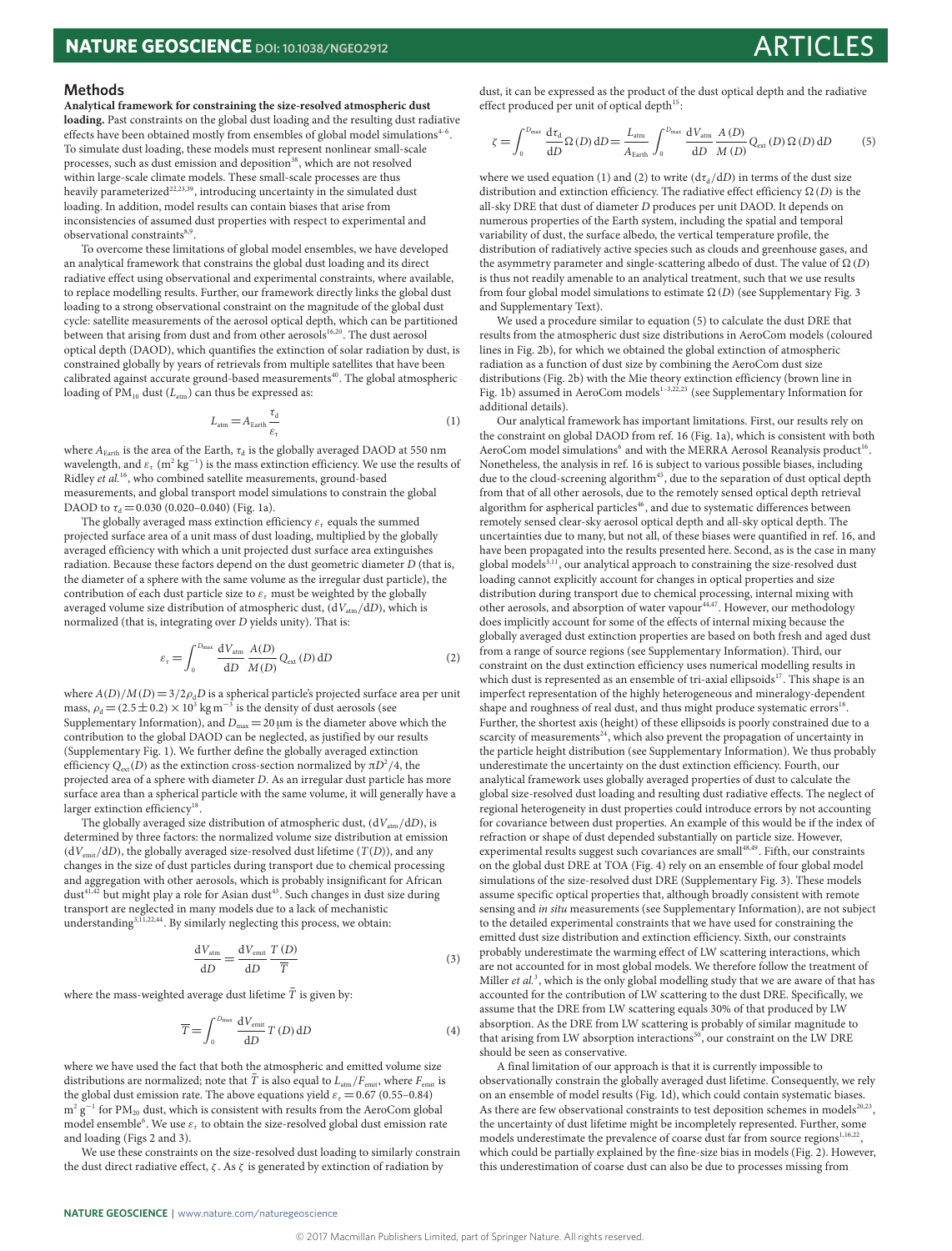ARTICLES **NATURE GEOSCIENCE DOI: [10.1038/NGEO2912](http://dx.doi.org/10.1038/ngeo2912)**

models, such as aggregation during transport, numerical errors in the size distribution treatment, the neglected effect of asphericity on dust settling, electrostatic charging, or errors in the  $\langle$ dry) deposition parameterization $^{32,51,52}$  $^{32,51,52}$  $^{32,51,52}$  $^{32,51,52}$  $^{32,51,52}$ . Such systematic biases towards under-representation of long-range coarse dust transport could have caused our results to underestimate the global dust emission loading. However, this would strengthen our conclusions that dust loading is slightly underestimated, that atmospheric dust is coarser than represented in current models, and that the dust DRE is more positive than accounted for in current models.

**Constraining the globally averaged size-resolved shortwave extinction efficiency.** The extinction efficiency of the global population of dust particles depends on its average real refractive index, its average imaginary refractive index, and the distribution of dust particle shapes. Based on extensive measurements, we take the globally averaged real index of refraction at 550 nm as  $n=1.53\pm0.03$  (see Supplementary Information). The uncertainty in the imaginary index of refraction  $k$  is substantially larger, partially due to regional variations in shortwave-absorbing minerals such as haematite<sup>[13](#page-3-12)[,53](#page-6-15)</sup>. However, as absorption accounts for only a small fraction of the total extinction, its influence on our constraint on the extinction efficiency (Fig. [1b\)](#page-1-0) is limited. We take  $k$  as a lognormal distribution with log( $-k$ ) =  $-2.5 \pm 0.3$  (see Supplementary Information). Finally, measurements and theory indicate that the distribution of dust shapes in the atmosphere can be represented as tri-axial ellipsoids $^{17}$  $^{17}$  $^{17}$  with a height-to-major axis ratio of  $\varepsilon_{\rm h}$  =∼0.333 (refs [24](#page-4-10)[,54\)](#page-6-16), and a deviation of the aspect ratio from 1 (spherical) described by a lognormal distribution<sup>[48](#page-6-10)</sup> with a median aspect ratio of  $\bar{\varepsilon_a} = 1.7 \pm 0.2$  and a geometric standard deviation of  $\sigma_{\varepsilon_a}$  = 0.6  $\pm$  0.2. We converted these parameters to  $Q_{ext}(D)$  using a dust single-scattering database<sup>[17](#page-4-3)</sup>. Specifically, we assumed that each of these parameters is independent, and obtained a large number  $(10<sup>4</sup>)$  of parameter sets (*m*, *n*,  $\bar{\varepsilon}_a$ , and  $\sigma_{\varepsilon_a}$ ) by randomly choosing values from the probability distribution of each parameter. We used the resulting sets of values for  $Q_{\text{ext}}(D)$ , obtained from the single-scattering database<sup>[17](#page-4-3)</sup>, to obtain the median and confidence interval (CI) (dashed line and shading in Fig. [1b\)](#page-1-0). We calculated the extinction efficiency of spherical dust with identical index of refraction using Mie theory<sup>[55](#page-6-17)</sup> (brown line in Fig. [1b\)](#page-1-0).

#### **Constraining the globally averaged dust size distribution at emission.**

We interpreted each of the five emitted dust size distribution data sets $37,56-61$  $37,56-61$  $37,56-61$  as a measure of the globally averaged size distribution of emitted dust. We did so because differences between measurements from different soils within a given study are very small $^{37,56-58},$  $^{37,56-58},$  $^{37,56-58},$  $^{37,56-58},$  $^{37,56-58},$  implying that differences in the emitted dust size distribution between different soils are relatively small<sup>[8](#page-3-4)</sup>, and the wind speed at emission has no statistically significant influence on the size distribution of emitted  $PM_{10}$  dust<sup>[62](#page-6-21)</sup>. These observations from dust flux measurements are supported by the invariance of in situ dust size distributions to source region<sup>[63](#page-7-0)</sup> and wind speed<sup>[64](#page-7-1)</sup>. We fit each of the five data sets $37,56-61$  $37,56-61$  $37,56-61$  with an analytical form derived from brittle fragmentation theory<sup>[8](#page-3-4)</sup>. We then combined these five analytical functions representing each data set in a statistical model to obtain the maximum likelihood estimate (MLE) of the globally averaged emitted dust size distribution (dashed line in Fig. [1c\)](#page-1-0). We obtained the uncertainty (shaded area in Fig. [1c\)](#page-1-0) using a modified bootstrap procedure. See Supplementary Information for additional details.

**Constraining the globally averaged dust lifetime.** We constrained the globally averaged and size-resolved dust lifetime using an ensemble of global model results from previous studies<sup>[53](#page-6-15),65-[68](#page-7-3)</sup>, supplemented with simulations from the global transport models WRF-Chem, GEOS-Chem, and HadGEM (see Supplementary Information). We fit an exponential function to each of the nine simulation results, which we combined in a statistical model to obtain the MLE of the globally averaged size-resolved dust lifetime. We obtained the uncertainty (shaded area in Fig. [1d\)](#page-1-0) using a modified bootstrapping procedure. See Supplementary Information for additional details.

**Analysis of AeroCom model simulations.** We used results from the Aerosol Comparison between Observations and Models (AeroCom) project<sup>[5](#page-3-9)[,6](#page-3-5)</sup> as representative of the current generation of global models. We included the probability distributions of simulation results from these models in Figs [1a](#page-1-0) and [3,](#page-2-1) which were obtained using kernel density estimation with a Gaussian kernel with standard smoothing parameter following equation (3.31) in ref. [69.](#page-7-4) Results from the 'median' AeroCom model were obtained by ref. [6](#page-3-5) by taking the median of each dust cycle variable for each grid box and month. AeroCom results in Fig. [3](#page-2-1) from models that simulated a dust size range larger than  $PM_{10}$  were corrected on the basis of our constraints on the dust size distribution at emission (Fig. [1c\)](#page-1-0) and in the atmosphere (Fig. [2a\)](#page-2-0), respectively. Results from the subset of seven AeroCom models that reported the simulated dust size distributions (see Supplementary Information) are included in Fig. [2.](#page-2-0) Some of these AeroCom models simulated a dust diameter range smaller than 20  $\mu$ m, for which we similarly used our constraints to correct the normalized size distributions of atmospheric (Fig. [2a\)](#page-2-0) and emitted (Supplementary Fig. 2) dust to the  $PM_{20}$  range.

**Code availability.** The codes used to conduct the analysis presented in this paper and in the production of the figures are available at [https://github.com/jfkok/KokDustDRE2017.](https://github.com/jfkok/KokDustDRE2017)

**Data availability.** Data used in Figs [1–](#page-1-0)[3](#page-2-1) are included in the code. The global climate and chemical transport model simulation data that were used to constrain the dust DRE in Fig. [4](#page-3-11) are available through Zenodo [\(http://zenodo.org/record/268131\)](http://zenodo.org/record/268131).

#### **References**

- <span id="page-6-0"></span>38. Kok, J. F., Parteli, E. J. R., Michaels, T. I. & Karam, D. B. The physics of wind-blown sand and dust. Rep. Prog. Phys. **75,** 106901 (2012).
- <span id="page-6-1"></span>39. Kok, J. F. et al. An improved dust emission model - Part 1: Model description and comparison against measurements. Atmos. Chem. Phys. **14,** 13023–13041 (2014).
- <span id="page-6-2"></span>40. Kahn, R. A. Reducing the uncertainties in direct aerosol radiative forcing. Surv. Geophys. **33,** 701–721 (2012).
- <span id="page-6-3"></span>41. Denjean, C. et al. Long-range transport across the Atlantic in summertime does not enhance the hygroscopicity of African mineral dust. Geophys. Res. Lett. **42,** 7835–7843 (2015).
- <span id="page-6-4"></span>42. Bauer, S. E. et al. Do sulfate and nitrate coatings on mineral dust have important effects on radiative properties and climate modeling? J. Geophys. Res. **112,** D06307 (2007).
- <span id="page-6-5"></span>43. Seinfeld, J. H. et al. ACE-ASIA - Regional climatic and atmospheric chemical effects of Asian dust and pollution. Bull. Am. Meteorol. Soc. **85,** 367–380 (2004).
- <span id="page-6-6"></span>44. Weinzierl, B. et al. Airborne measurements of dust layer properties, particle size distribution and mixing state of Saharan dust during SAMUM 2006. Tellus Ser. B-Chem. Phys. Meteorol. **61,** 96–117 (2009).
- <span id="page-6-7"></span>45. Baddock, M. C., Ginoux, P., Bullard, J. E. & Gill, T. E. Do MODIS-defined dust sources have a geomorphological signature? Geophys. Res. Lett. **43,** 2606–2613 (2016).
- <span id="page-6-8"></span>46. Hsu, N. C., Tsay, S. C., King, M. D. & Herman, J. R. Aerosol properties over bright-reflecting source regions. IEEE Trans. Geosci. Remote Sensing **42,** 557–569 (2004).
- <span id="page-6-9"></span>47. Ginoux, P. et al. Mixing of dust and NH3 observed globally over anthropogenic dust sources. Atmos. Chem. Phys. **12,** 7351–7363 (2012).
- <span id="page-6-10"></span>48. Kandler, K. et al. Chemical composition and complex refractive index of Saharan Mineral Dust at Izana, Tenerife (Spain) derived by electron microscopy. Atmos. Environ. **41,** 8058–8074 (2007).
- <span id="page-6-11"></span>49. Kandler, K. et al. Size distribution, mass concentration, chemical and mineralogical composition and derived optical parameters of the boundary layer aerosol at Tinfou, Morocco, during SAMUM 2006. Tellus Ser. B-Chem. Phys. Meteorol. **61,** 32–50 (2009).
- <span id="page-6-12"></span>50. Dufresne, J. L., Gautier, C., Ricchiazzi, P. & Fouquart, Y. Longwave scattering effects of mineral aerosols. J. Atmos. Sci. **59,** 1959–1966 (2002).
- <span id="page-6-13"></span>51. Zhao, C. et al. Uncertainty in modeling dust mass balance and radiative forcing from size parameterization. Atmos. Chem. Phys. **13,** 10733–10753 (2013).
- <span id="page-6-14"></span>52. Ginoux, P. Effects of nonsphericity on mineral dust modeling. J. Geophys. Res. **108,** 4052 (2003).
- <span id="page-6-15"></span>53. Perlwitz, J. P., Garcia-Pando, C. P. & Miller, R. L. Predicting the mineral composition of dust aerosols - Part 1: Representing key processes. Atmos. Chem. Phys. **15,** 11593–11627 (2015).
- <span id="page-6-16"></span>54. Chou, C. et al. Size distribution, shape, and composition of mineral dust aerosols collected during the African Monsoon Multidisciplinary Analysis Special Observation Period 0: Dust and biomass-burning experiment field campaign in Niger, January 2006. J. Geophys. Res. **113,** D00C10 (2008).
- <span id="page-6-17"></span>55. Mätzler, C. MATLAB Functions for Mie Scattering and Absorption (Institut für Angewandte Physik, 2002).
- <span id="page-6-18"></span>56. Gillette, D. A., Blifford, I. H. & Fenster, C. R. Measurements of aerosol size distributions and vertical fluxes of aerosols on land subject to wind erosion. J. Appl. Meteor. **11,** 977–987 (1972).
- 57. Gillette, D. A. On the production of soil wind erosion having the potential for long range transport. J. Rech. Atmos. **8,** 734–744 (1974).
- <span id="page-6-20"></span>58. Gillette, D. A., Blifford, I. H. & Fryrear, D. W. Influence of wind velocity on size distributions of aerosols generated by wind erosion of soils. J. Geophys. Res. **79,** 4068–4075 (1974).
- 59. Fratini, G., Ciccioli, P., Febo, A., Forgione, A. & Valentini, R. Size-segregated fluxes of mineral dust from a desert area of northern China by eddy covariance. Atmos. Chem. Phys. **7,** 2839–2854 (2007).
- 60. Sow, M., Alfaro, S. C., Rajot, J. L. & Marticorena, B. Size resolved dust emission fluxes measured in Niger during 3 dust storms of the AMMA experiment. Atmos. Chem. Phys. **9,** 3881–3891 (2009).
- <span id="page-6-19"></span>61. Shao, Y., Ishizuka, M., Mikami, M. & Leys, J. F. Parameterization of size-resolved dust emission and validation with measurements. J. Geophys. Res. **116,** D08203 (2011).
- <span id="page-6-21"></span>62. Kok, J. F. Does the size distribution of mineral dust aerosols depend on the wind speed at emission? Atmos. Chem. Phys. **11,** 10149–10156 (2011).